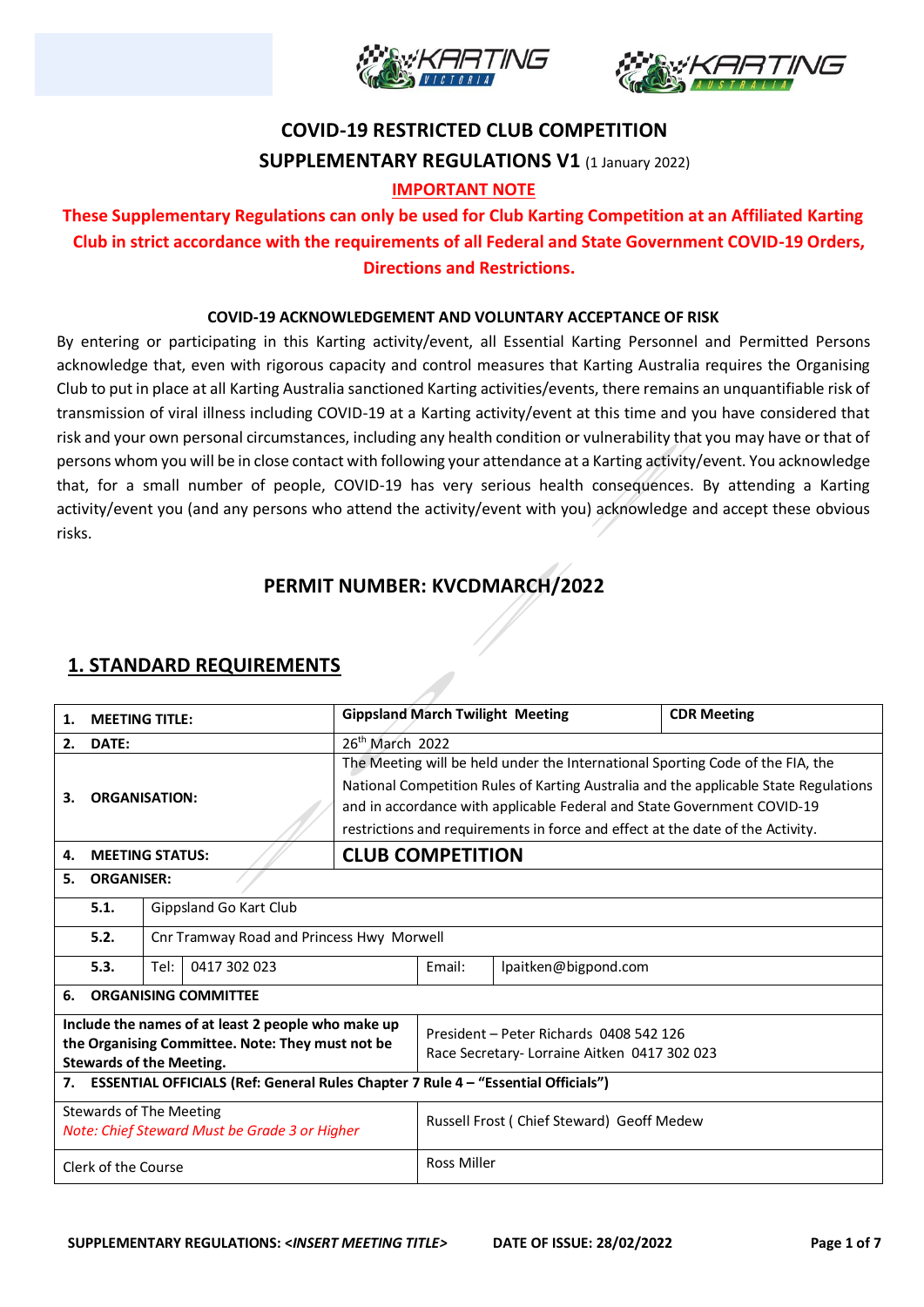



| Note: Up to 35 Entries May be Grade 4 or Higher. More than 35 Entries* Must be Grade 3 or Higher<br>* See General Rules Chapter 7 Rule 4 Guidance Note 2 |                                                |  |  |  |
|----------------------------------------------------------------------------------------------------------------------------------------------------------|------------------------------------------------|--|--|--|
| Chief Scrutineer: May be Grade 4 or Higher                                                                                                               | <b>Tony Correa</b>                             |  |  |  |
| Timekeeper:                                                                                                                                              | Lorraine Aitken                                |  |  |  |
| <b>Emergency and Medical Services:</b>                                                                                                                   | <b>Colbrow Medics</b>                          |  |  |  |
| <b>OTHER OFFICIALS</b><br>8.                                                                                                                             |                                                |  |  |  |
| Race Secretary                                                                                                                                           | Lorraine Aitken                                |  |  |  |
| Starter                                                                                                                                                  | Peter Richards                                 |  |  |  |
| <b>Scales Marshal</b>                                                                                                                                    | Jeanette Monds                                 |  |  |  |
| <b>Grid Marshal</b>                                                                                                                                      | Wendy Wyhoon / Peter Aitken                    |  |  |  |
| Flag / Lights Marshal                                                                                                                                    | Dana Wyhoon                                    |  |  |  |
|                                                                                                                                                          |                                                |  |  |  |
| <b>CIRCUIT DETAILS</b><br>9.                                                                                                                             |                                                |  |  |  |
| <b>Circuit Name:</b>                                                                                                                                     | Tramway Park - Gippsland Go Kart Club          |  |  |  |
| <b>Circuit Address:</b>                                                                                                                                  | Cnr Tramway Road and Princess Hwy              |  |  |  |
| <b>Track Length:</b>                                                                                                                                     | 600 Metres                                     |  |  |  |
| <b>Direction Of Racing:</b>                                                                                                                              | Clockwise                                      |  |  |  |
| <b>Track Density:</b>                                                                                                                                    | 22                                             |  |  |  |
| <b>Notice Board:</b>                                                                                                                                     | Located in the window outside the Scales Shed. |  |  |  |
| <b>Stewards Office:</b>                                                                                                                                  | Located across from the Scales Shed.           |  |  |  |
| <b>Mechanical Breakdown Lane:</b>                                                                                                                        | Will Not be in use at this meeting.            |  |  |  |
| Parc Fermé:                                                                                                                                              | Located at the Grid next to the Scales Shed.   |  |  |  |
| <b>2. ADMINISTRATION</b>                                                                                                                                 |                                                |  |  |  |

## **2. ADMINISTRATION**

| 1.                                | Anyone that holds a KA karting licence may compete at club events                                                                                                                                                                                                                            |                 |            |                                                                                                                                                                                |  |
|-----------------------------------|----------------------------------------------------------------------------------------------------------------------------------------------------------------------------------------------------------------------------------------------------------------------------------------------|-----------------|------------|--------------------------------------------------------------------------------------------------------------------------------------------------------------------------------|--|
| 2.                                | The Club must maintain a register of all permitted persons who enter the Circuit for the<br>Event.                                                                                                                                                                                           |                 |            |                                                                                                                                                                                |  |
| 3.                                |                                                                                                                                                                                                                                                                                              |                 |            | The number of entries in the Event is strictly limited by Government Directions/Orders.<br>Pre-entry for the Event is essential. There will be NO ENTRIES ACCEPTED ON THE DAY. |  |
| <b>COMPETITION GROUPS</b><br>4.   | The Competition Groups listed below are permitted to compete at this Meeting.<br>Competition Group names as listed in the 2022 Australian Karting Manual Competition<br>Rules Chapter 5 Rule 7 must be used.<br>See the Important Notes for Clubs About 4SS Racing (Class Rules, Chapter 20) |                 |            |                                                                                                                                                                                |  |
| <b>Competition Group</b>          | Eligible Classes for each Competition Group                                                                                                                                                                                                                                                  |                 |            |                                                                                                                                                                                |  |
| Cadet                             | Cadet 9                                                                                                                                                                                                                                                                                      | Cadet 12        | Cadet 4SS  | <b>NOTE: Cadet 9 and Cadet 4SS MUST be</b><br>arranged behind Cadet 12.                                                                                                        |  |
| <b>Junior (Lower Performance)</b> | KA4                                                                                                                                                                                                                                                                                          | 4SS Junior      | Yamaha     |                                                                                                                                                                                |  |
| Junior (Higher Performance)       | KA3                                                                                                                                                                                                                                                                                          | KA <sub>2</sub> | Junior Max | Junior Performance                                                                                                                                                             |  |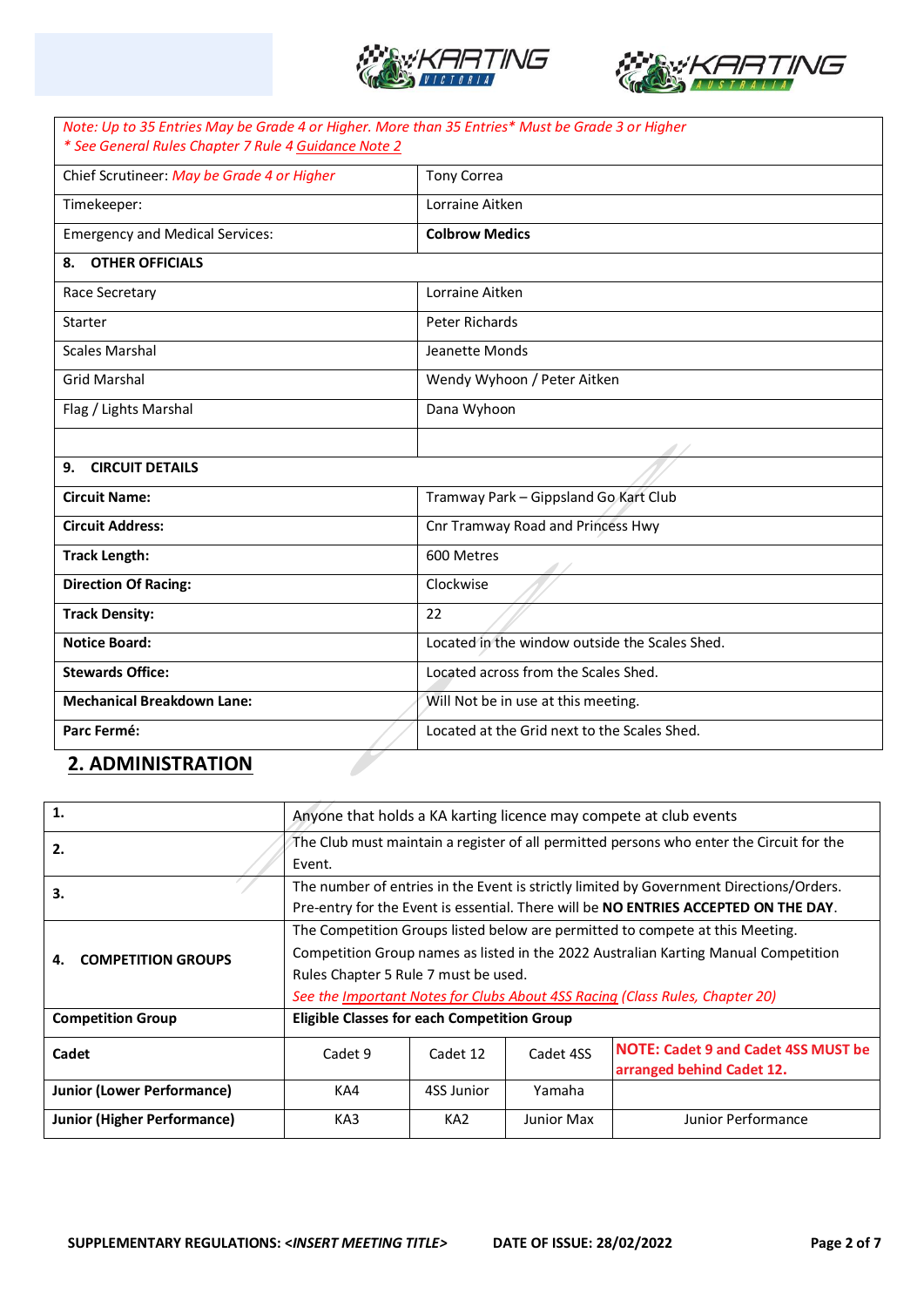



| <b>Senior 4 Stroke</b>                                                                                                                                                                                                                 | 4SS Senior                                                                                                  |      | 4SS<br>Supermaxx |         |                                                                                                                          |  |  |
|----------------------------------------------------------------------------------------------------------------------------------------------------------------------------------------------------------------------------------------|-------------------------------------------------------------------------------------------------------------|------|------------------|---------|--------------------------------------------------------------------------------------------------------------------------|--|--|
| <b>Senior (Lower Performance)</b>                                                                                                                                                                                                      | KA4                                                                                                         |      | KA3              | Yamaha  | TaG 125 Restricted                                                                                                       |  |  |
| <b>Senior TaG</b>                                                                                                                                                                                                                      | <b>TaG 125</b>                                                                                              |      | X30              |         |                                                                                                                          |  |  |
| <b>Open Performance</b>                                                                                                                                                                                                                | KZ <sub>2</sub>                                                                                             |      | DD2              | Gearbox | Open Performance                                                                                                         |  |  |
| (2) groups.                                                                                                                                                                                                                            |                                                                                                             |      |                  |         | Should any Competition Group reach 80% of the Track Density, the Classes in that Competition Group may be split into two |  |  |
| <b>ENTRIES</b><br>5.                                                                                                                                                                                                                   |                                                                                                             |      |                  |         |                                                                                                                          |  |  |
| 2.1 ENTRIES OPEN:                                                                                                                                                                                                                      | 1/03/2022                                                                                                   |      |                  |         |                                                                                                                          |  |  |
|                                                                                                                                                                                                                                        |                                                                                                             |      |                  |         | A minimum of 2 days prior to the commencement of the Meeting at 11:59pm Thursday the24th                                 |  |  |
| 2.2 ENTRIES CLOSE:                                                                                                                                                                                                                     | March 2022 THERE ARE NO LATE ENTRIES ACCEPTED.                                                              |      |                  |         |                                                                                                                          |  |  |
| 2.4 ENTRIES CLOSE:                                                                                                                                                                                                                     | 11:59pm on the 24/03/2022                                                                                   |      |                  |         |                                                                                                                          |  |  |
| <b>ENTRY FEE</b><br>6.                                                                                                                                                                                                                 |                                                                                                             |      |                  |         |                                                                                                                          |  |  |
| 3.1 The Entry Fee for each Competition Group at this Meeting including GST including the TDF levy is as follows:                                                                                                                       |                                                                                                             |      |                  |         |                                                                                                                          |  |  |
| <b>Competition Group Name</b>                                                                                                                                                                                                          |                                                                                                             |      |                  |         | <b>Entry Fee</b>                                                                                                         |  |  |
| Cadet 12 and Cadet 9                                                                                                                                                                                                                   |                                                                                                             | \$30 |                  |         |                                                                                                                          |  |  |
| <b>Juniors</b>                                                                                                                                                                                                                         |                                                                                                             | \$50 |                  |         |                                                                                                                          |  |  |
| Seniors                                                                                                                                                                                                                                |                                                                                                             | \$50 |                  |         |                                                                                                                          |  |  |
| Second Entry Same Driver                                                                                                                                                                                                               |                                                                                                             |      |                  |         |                                                                                                                          |  |  |
| <b>ENTRY PROCEDURE</b><br>7.                                                                                                                                                                                                           |                                                                                                             |      |                  |         |                                                                                                                          |  |  |
| 4.1 Each Entry for this Meeting must be made using the CMS as follows:                                                                                                                                                                 |                                                                                                             |      |                  |         |                                                                                                                          |  |  |
|                                                                                                                                                                                                                                        | Log on to your driver information via http://www.karting.net.au/                                            |      |                  |         |                                                                                                                          |  |  |
|                                                                                                                                                                                                                                        | Click on the licence and entries icon (top centre of the screen)                                            |      |                  |         |                                                                                                                          |  |  |
| Click on the "Enter a Race Meeting" icon                                                                                                                                                                                               |                                                                                                             |      |                  |         |                                                                                                                          |  |  |
| Enter your log on details                                                                                                                                                                                                              |                                                                                                             |      |                  |         |                                                                                                                          |  |  |
|                                                                                                                                                                                                                                        | Under 'My Details' functions, choose 'Pre Enter Race Meeting'                                               |      |                  |         |                                                                                                                          |  |  |
|                                                                                                                                                                                                                                        | Choose the State in which the Meeting is being held                                                         |      |                  |         |                                                                                                                          |  |  |
|                                                                                                                                                                                                                                        | Choose the Club who is the Organiser of the Meeting<br>4.2 Payment of the Entry Fee can be made as follows: |      |                  |         |                                                                                                                          |  |  |
|                                                                                                                                                                                                                                        |                                                                                                             |      |                  |         |                                                                                                                          |  |  |
| Credit card Payments can be made via CMS using SecurePay ONLY<br><b>MINIMUM ENTRIES</b><br>8.                                                                                                                                          |                                                                                                             |      |                  |         |                                                                                                                          |  |  |
|                                                                                                                                                                                                                                        |                                                                                                             |      |                  |         |                                                                                                                          |  |  |
| 5.1 4 is the minimum number of pre-entries which must be received for each Competition Group.<br>5.2 If insufficient entries are received for a Competition Group to form in its own right, the Competition Group must be consolidated |                                                                                                             |      |                  |         |                                                                                                                          |  |  |
|                                                                                                                                                                                                                                        | in accordance with the Competition Rules Chapter $1 -$ Rule 9.                                              |      |                  |         |                                                                                                                          |  |  |
| <b>BRING A MATE SESSION</b><br>9.                                                                                                                                                                                                      |                                                                                                             |      |                  |         |                                                                                                                          |  |  |
| 6.1 A "Bring a Mate" session Will be conducted at this Meeting.                                                                                                                                                                        |                                                                                                             |      |                  |         |                                                                                                                          |  |  |
| <b>10. TEAMS COMPETITION</b>                                                                                                                                                                                                           |                                                                                                             |      |                  |         |                                                                                                                          |  |  |
| 7.1 Teams Competition Will Not be conducted at this Meeting.                                                                                                                                                                           |                                                                                                             |      |                  |         |                                                                                                                          |  |  |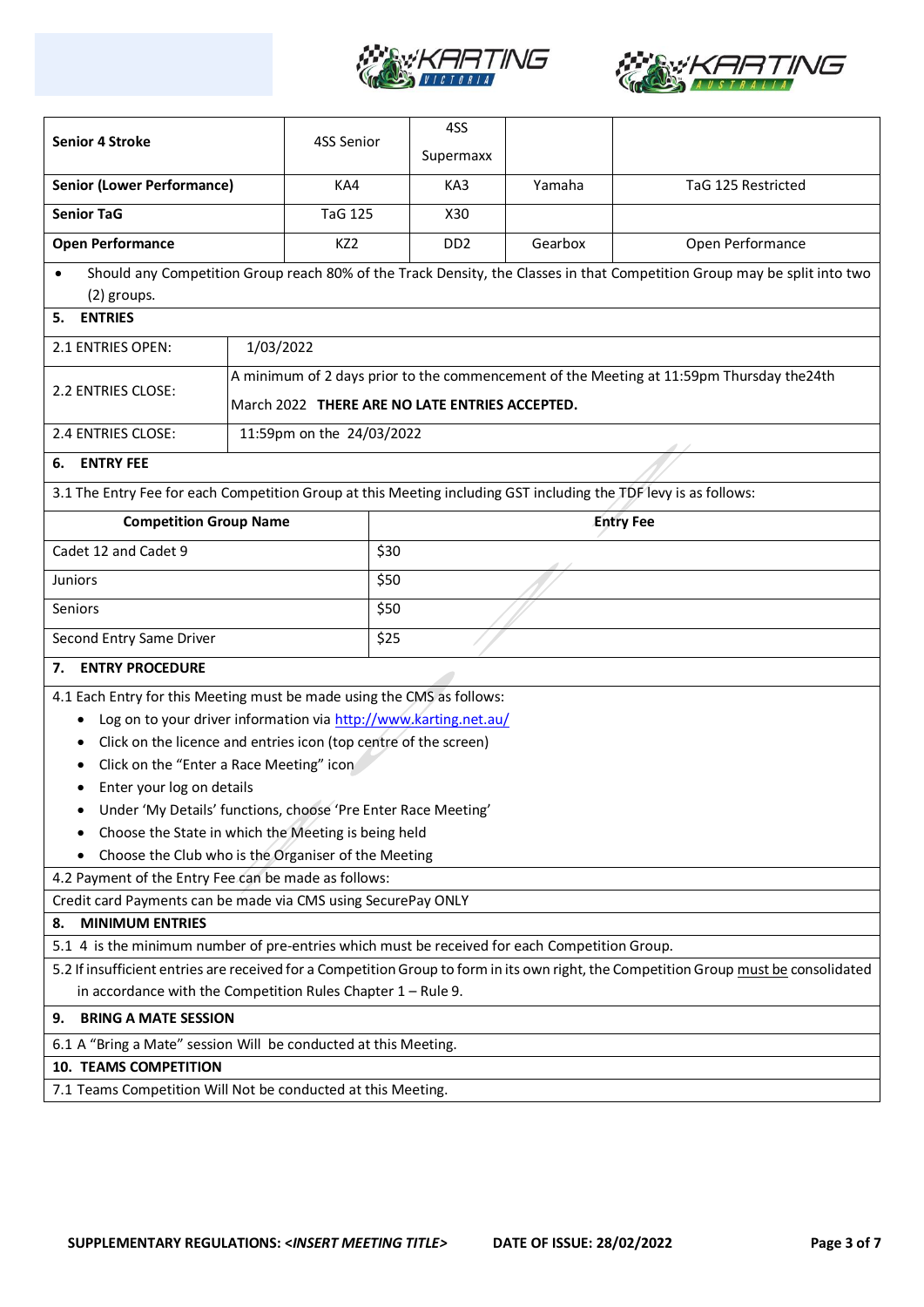



### **3. SPECIFIC COVID-19 RESTRICTION AND MITIGATION REQUIREMENTS**

|                                                                                                                                    | <b>COVIDSafe ACTION PLAN (When required at law)</b>                                                                                                                                                    |  |  |  |  |  |
|------------------------------------------------------------------------------------------------------------------------------------|--------------------------------------------------------------------------------------------------------------------------------------------------------------------------------------------------------|--|--|--|--|--|
|                                                                                                                                    | The Club has completed a COVIDSafe Action Plan and submitted it to the relevant State Government Department.                                                                                           |  |  |  |  |  |
| All actions identified as being required to be done to create a COVIDSafe Event and Club facility must be carried out prior to and |                                                                                                                                                                                                        |  |  |  |  |  |
| during the Event.                                                                                                                  |                                                                                                                                                                                                        |  |  |  |  |  |
| 1.                                                                                                                                 | PERMITTED AND NON-PERMITTED PERSONS                                                                                                                                                                    |  |  |  |  |  |
|                                                                                                                                    | No person who has symptoms consistent with COVID-19 (this includes any fever, respiratory                                                                                                              |  |  |  |  |  |
| 1.1.                                                                                                                               | symptoms, shortness of breath, sore throat, cough, lack of smell or fatigue) is permitted to attend                                                                                                    |  |  |  |  |  |
|                                                                                                                                    |                                                                                                                                                                                                        |  |  |  |  |  |
|                                                                                                                                    | the Circuit or participate in the Event.                                                                                                                                                               |  |  |  |  |  |
|                                                                                                                                    | Any person who starts to feel unwell or to exhibit symptoms of COVID-19 during the Event must                                                                                                          |  |  |  |  |  |
| 1.2.                                                                                                                               | immediately avoid contact with all persons at the Circuit and MUST IMMEDIATELY LEAVE the                                                                                                               |  |  |  |  |  |
|                                                                                                                                    | Circuit.                                                                                                                                                                                               |  |  |  |  |  |
|                                                                                                                                    |                                                                                                                                                                                                        |  |  |  |  |  |
|                                                                                                                                    | Note - The number chosen in 2.1 must not exceed the maximum number of people permitted to gather under State                                                                                           |  |  |  |  |  |
| 2.                                                                                                                                 | <b>Public Health Authority Orders/Directions/Regulations.</b>                                                                                                                                          |  |  |  |  |  |
|                                                                                                                                    | SOCIAL DISTANCING AND DENSITY REQUIRMENTS                                                                                                                                                              |  |  |  |  |  |
| 2.1.                                                                                                                               | Essential Karting Personnel and Permitted Persons are not permitted to gather in groups greater than 100 while in                                                                                      |  |  |  |  |  |
|                                                                                                                                    | attendance at the Event                                                                                                                                                                                |  |  |  |  |  |
| 2.2.<br>2.3.                                                                                                                       | Government prescribed Social Distancing measures must always be observed.<br>The use by Permitted Persons of any indoor facilities is strictly limited by the Density Quotient of the room as included |  |  |  |  |  |
|                                                                                                                                    | in the Club's COVIDSafe Action Plan.                                                                                                                                                                   |  |  |  |  |  |
| 2.4.                                                                                                                               | Food service provided at the Event must fully comply with all State Public Health<br>Authority                                                                                                         |  |  |  |  |  |
|                                                                                                                                    | Orders/Directions/Regulations.                                                                                                                                                                         |  |  |  |  |  |
|                                                                                                                                    | Hand Hygiene must be available at all food service outlets.<br>$\bullet$                                                                                                                               |  |  |  |  |  |
|                                                                                                                                    | Regular cleaning in accordance with the Club's COVIDSafe Action Plan MUST be carried out throughout the Event.                                                                                         |  |  |  |  |  |
| 3.                                                                                                                                 | <b>Check In Requirements</b>                                                                                                                                                                           |  |  |  |  |  |
|                                                                                                                                    | All Attendees MUST complete the compulsory State Government issued QR Code Check-In upon arrival at the                                                                                                |  |  |  |  |  |
| 3.1                                                                                                                                | venue if required by the State or Federal Government.                                                                                                                                                  |  |  |  |  |  |
|                                                                                                                                    |                                                                                                                                                                                                        |  |  |  |  |  |
| 4.<br>4.1                                                                                                                          | HYGIENE FACILITIES - TOILET/WASHROOM FACILITIES and HAND SANITISER<br>The Club is required to provide facilities to ensure general and sensible hygiene practices are maintained.                      |  |  |  |  |  |
| 4.2                                                                                                                                | Toilet and washroom facilities at the Circuit must be open and available for use.                                                                                                                      |  |  |  |  |  |
|                                                                                                                                    | Washroom facilities must be properly equipped with liquid soap, running water and either air hand driers or paper                                                                                      |  |  |  |  |  |
|                                                                                                                                    | towels.                                                                                                                                                                                                |  |  |  |  |  |
| 4.3                                                                                                                                | The toilets and washroom facilities must be cleaned at least once during the day or as otherwise required in                                                                                           |  |  |  |  |  |
|                                                                                                                                    | accordance with the Club's COVIDSafe Action Plan                                                                                                                                                       |  |  |  |  |  |
|                                                                                                                                    | It is strongly recommended that Essential Karting Personnel and Permitted Persons bring their own supply of hand                                                                                       |  |  |  |  |  |
| 4.4                                                                                                                                | sanitiser for use in accordance with government recommendations in addition to hand sanitiser that is supplied by the                                                                                  |  |  |  |  |  |
|                                                                                                                                    | Club.                                                                                                                                                                                                  |  |  |  |  |  |

### **4. COMPETITION**

| 1.                                                                                                                                | <b>FORMAT OF RACING - CLUB COMPETITION GROUPS</b> |                                                                                                  |  |  |  |  |
|-----------------------------------------------------------------------------------------------------------------------------------|---------------------------------------------------|--------------------------------------------------------------------------------------------------|--|--|--|--|
| 1.1                                                                                                                               | Practice                                          | 2 Practice session/s of 6 minutes each will be held.                                             |  |  |  |  |
| 1.2                                                                                                                               | Qualifying                                        | There Will Not be Timed Qualifying at this Event.                                                |  |  |  |  |
|                                                                                                                                   |                                                   | Heat 1 will be a Random Draw with Heat 2 being a reverse of Heat 1.                              |  |  |  |  |
| 1.3                                                                                                                               | <b>Heats &amp; Final</b>                          | The system of gridding will be in accordance with State Regulations - Club Competition Format 15 |  |  |  |  |
| At Completion of Finals there will be a Handicap Race for any Drivers wishing to participate, 1x Junior and 1x Senior Race.<br>2. |                                                   |                                                                                                  |  |  |  |  |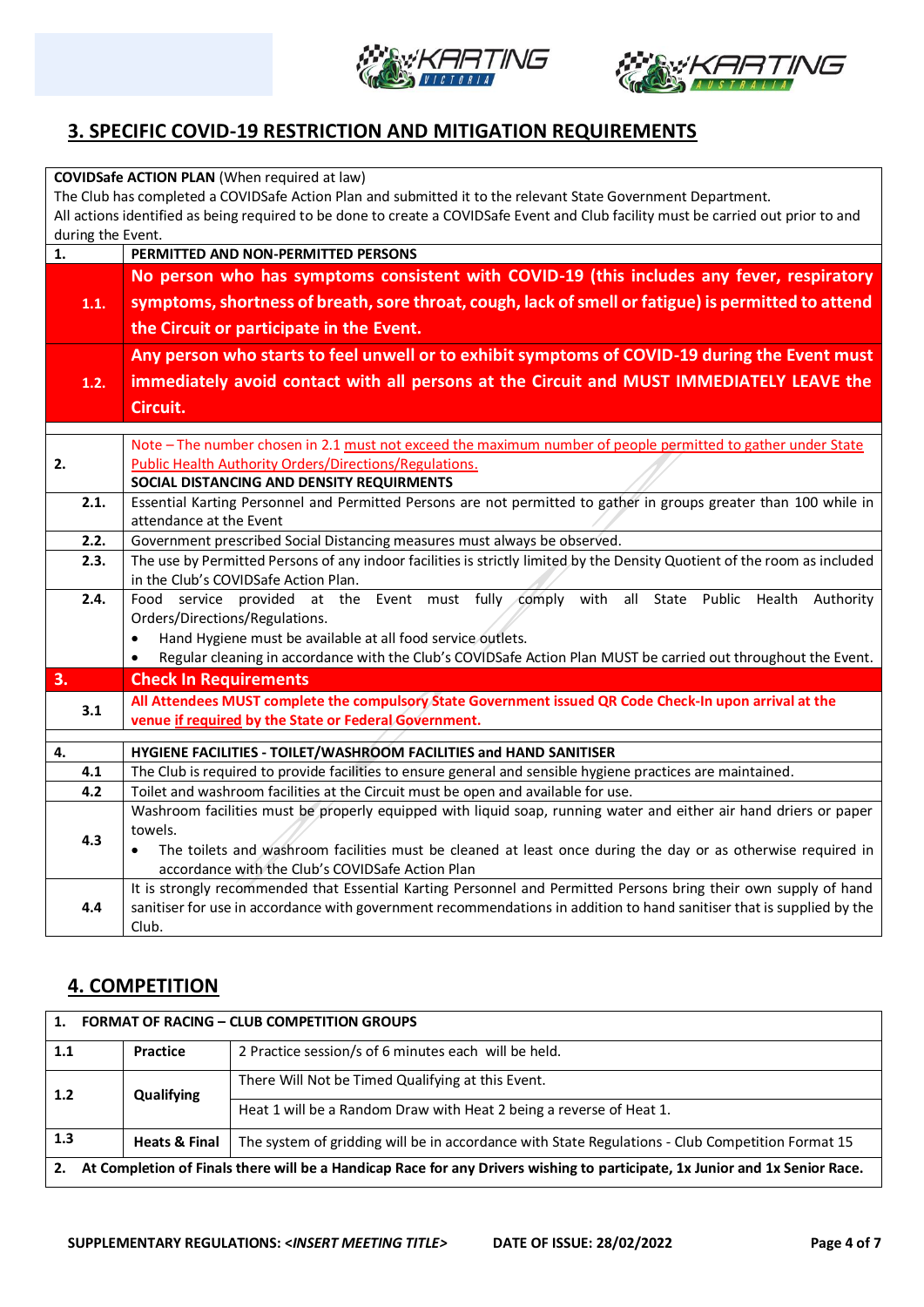



| 3.                                                    | <b>DISTANCES</b>                                                                                                                                                          |                                                                               |        |    |                                                                                                                      |   |  |  |
|-------------------------------------------------------|---------------------------------------------------------------------------------------------------------------------------------------------------------------------------|-------------------------------------------------------------------------------|--------|----|----------------------------------------------------------------------------------------------------------------------|---|--|--|
| Heat 1                                                |                                                                                                                                                                           | 8                                                                             | Heat 2 | 8  | Heat 3                                                                                                               | 8 |  |  |
| Heat 4                                                |                                                                                                                                                                           | 12                                                                            | Final  | 15 |                                                                                                                      |   |  |  |
| 4.                                                    | <b>ACCESS TO CIRCUIT</b>                                                                                                                                                  |                                                                               |        |    |                                                                                                                      |   |  |  |
| 3.1                                                   |                                                                                                                                                                           | Competitors will be permitted to enter the Circuit from 9:00am on 26/03/2022  |        |    |                                                                                                                      |   |  |  |
| 5.                                                    | <b>DRIVERS BRIEFING</b>                                                                                                                                                   |                                                                               |        |    |                                                                                                                      |   |  |  |
| 4.1                                                   | Drivers Briefing notes will be advised over the PA system to all Competitors. Any questions should be directed to the<br>Chief Steward prior to the start of Competition. |                                                                               |        |    |                                                                                                                      |   |  |  |
| 6.                                                    | <b>SCRUTINEERING</b>                                                                                                                                                      |                                                                               |        |    |                                                                                                                      |   |  |  |
|                                                       |                                                                                                                                                                           | All Competitors will be required to complete an electronic Scrutineering Form |        |    |                                                                                                                      |   |  |  |
| 5.1                                                   | https://kartingaustralia.wufoo.com/forms/ka-scrutineering-record-gippsland/ via a URL.                                                                                    |                                                                               |        |    |                                                                                                                      |   |  |  |
|                                                       |                                                                                                                                                                           |                                                                               |        |    | All Scrurineering forms must be submitted and received before close of entries Thursday 24 <sup>th</sup> March 2022. |   |  |  |
| 5.2                                                   | This form will be submitted to the Race Secretary in an electronic format.                                                                                                |                                                                               |        |    |                                                                                                                      |   |  |  |
|                                                       |                                                                                                                                                                           |                                                                               |        |    |                                                                                                                      |   |  |  |
| 7. FUEL                                               |                                                                                                                                                                           |                                                                               |        |    |                                                                                                                      |   |  |  |
| 6.1                                                   | PULP and E10 PULP are the only fuels permitted to be used at this Meeting.                                                                                                |                                                                               |        |    |                                                                                                                      |   |  |  |
| 6.2<br>Control Fuel Will Not be used at this Meeting. |                                                                                                                                                                           |                                                                               |        |    |                                                                                                                      |   |  |  |
|                                                       |                                                                                                                                                                           |                                                                               |        |    |                                                                                                                      |   |  |  |
|                                                       |                                                                                                                                                                           |                                                                               |        |    |                                                                                                                      |   |  |  |
|                                                       |                                                                                                                                                                           |                                                                               |        |    |                                                                                                                      |   |  |  |
|                                                       |                                                                                                                                                                           |                                                                               |        |    |                                                                                                                      |   |  |  |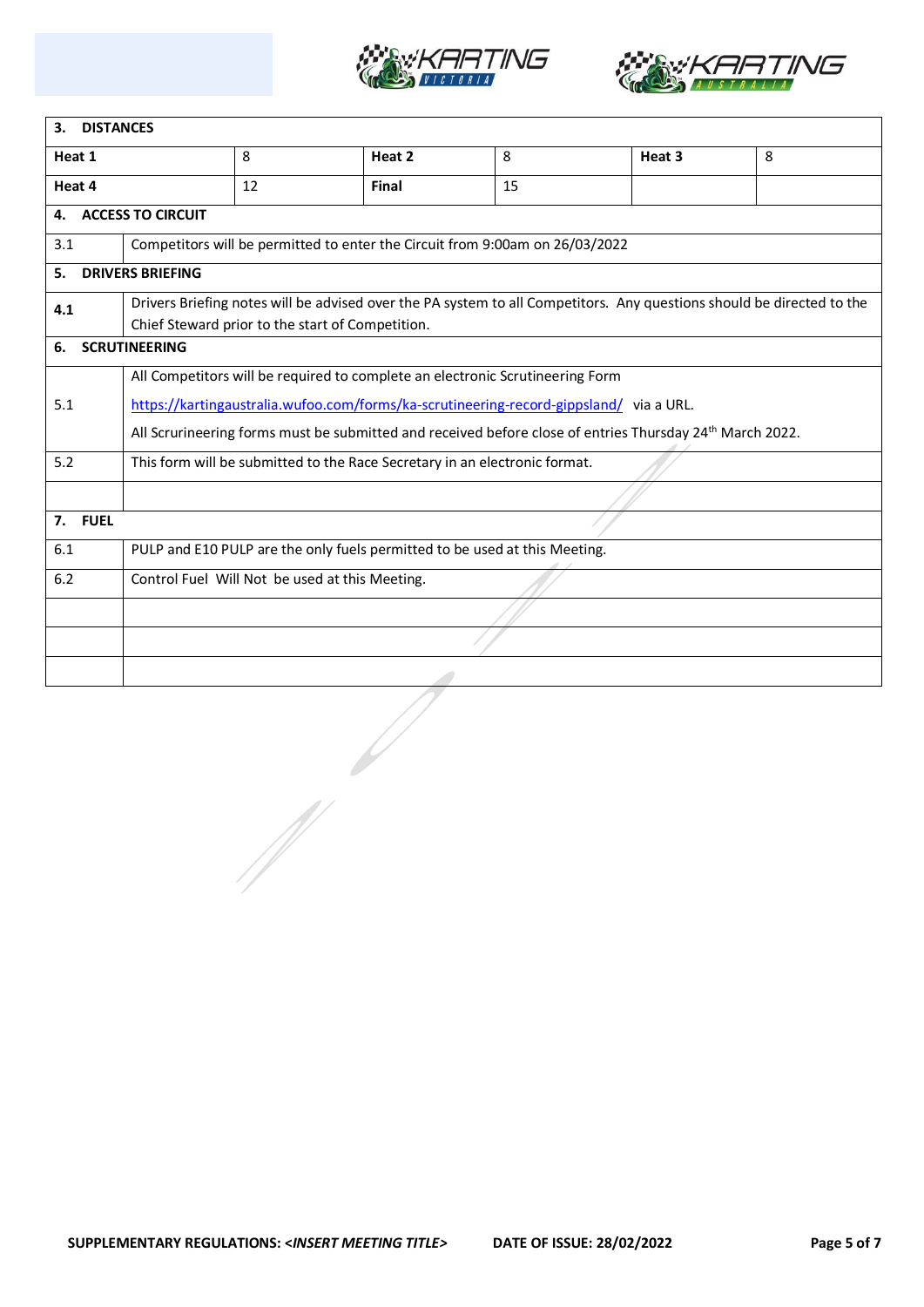



| 8.<br><b>TIMETABLE</b> |                                                                                                                  |                   |  |  |  |  |
|------------------------|------------------------------------------------------------------------------------------------------------------|-------------------|--|--|--|--|
| 7.1                    | Saturday 26/03/2022.                                                                                             |                   |  |  |  |  |
|                        | <b>TIME</b>                                                                                                      | <b>ACTIVITY</b>   |  |  |  |  |
| a)                     | $9:00$ am                                                                                                        | Gates open.       |  |  |  |  |
| b)                     | 10:30am                                                                                                          | Canteen opens.    |  |  |  |  |
| c)                     | 12:00am                                                                                                          | Drivers Briefing. |  |  |  |  |
| d)                     | After Drivers Briefing.                                                                                          | Practice.         |  |  |  |  |
| e)                     | At Completion of Practice.                                                                                       | Racing.           |  |  |  |  |
|                        | At end of Racing.                                                                                                | Handicap Races.   |  |  |  |  |
|                        | At end of Handicap Races.                                                                                        | Presentation      |  |  |  |  |
| 9.                     | <b>TROPHIES AND PRIZES</b>                                                                                       |                   |  |  |  |  |
| 8.1                    | All points Count on the day. 401 points system will be used.                                                     |                   |  |  |  |  |
|                        | Trophies will be awarded for $1^{st}$ $2^{nd}$ and $3^{rd}$ place in each class.                                 |                   |  |  |  |  |
| 8.2                    | There will be a gathering for a Presentation of Trophies and Prizes at the end of Competition in accordance with |                   |  |  |  |  |
|                        | <b>Government Restrictions</b>                                                                                   |                   |  |  |  |  |

## **4. CIRCUIT SPECIFIC REQUIREMENTS**

| 1.   | <b>PADDOCK ALLOCATION</b>                                                                                                                                                             |
|------|---------------------------------------------------------------------------------------------------------------------------------------------------------------------------------------|
|      | Paddock allocation Will Not will occur for the Meeting                                                                                                                                |
| 2.   | <b>MEDICAL SERVICES</b>                                                                                                                                                               |
| 2.1. | Any Medical assistance that is required outside of the operating hours when Kart's are not on the Race Track please<br>contact 000. The address to give to the Emergency Services is: |
|      | "Your Specific Location"                                                                                                                                                              |
|      | Tramway Park - Gippsland Go Kart Club                                                                                                                                                 |
|      | Cnr Tramway Road and Princess Hwy Mowell                                                                                                                                              |
| 3.   | <b>KART RETRIEVAL</b>                                                                                                                                                                 |
| 3.1. | Pit Crew with trolleys Will Not be given access to the Circuit during Qualifying and Racing.                                                                                          |
| 3.2. | Retrieval of Karts is at the discretion of the Clerk of the Course                                                                                                                    |
| 3.3. | Pit Crew must only enter the Circuit when permitted by the Grid Marshal or the Clerk of the Course and then only if<br>wearing a HIGH VISIBILITY SAFETY VEST on the upper torso.      |
| 3.4. | Karts can be retrieved via in grid and out grid gates.                                                                                                                                |
| 4.   | <b>ADDITIONAL VENUE REQUIREMENTS</b>                                                                                                                                                  |
| 4.1. | Subject to any applicable laws which may govern the access of animals, including but not limited to guide dogs, no<br>animals are allowed anywhere within the facility.               |
| 4.2. | No dumping of Fuel or Tyres, please make your own arrangements.                                                                                                                       |
| 4.3. | No unlicenced driving of motor vehicles permitted at the Circuit.                                                                                                                     |